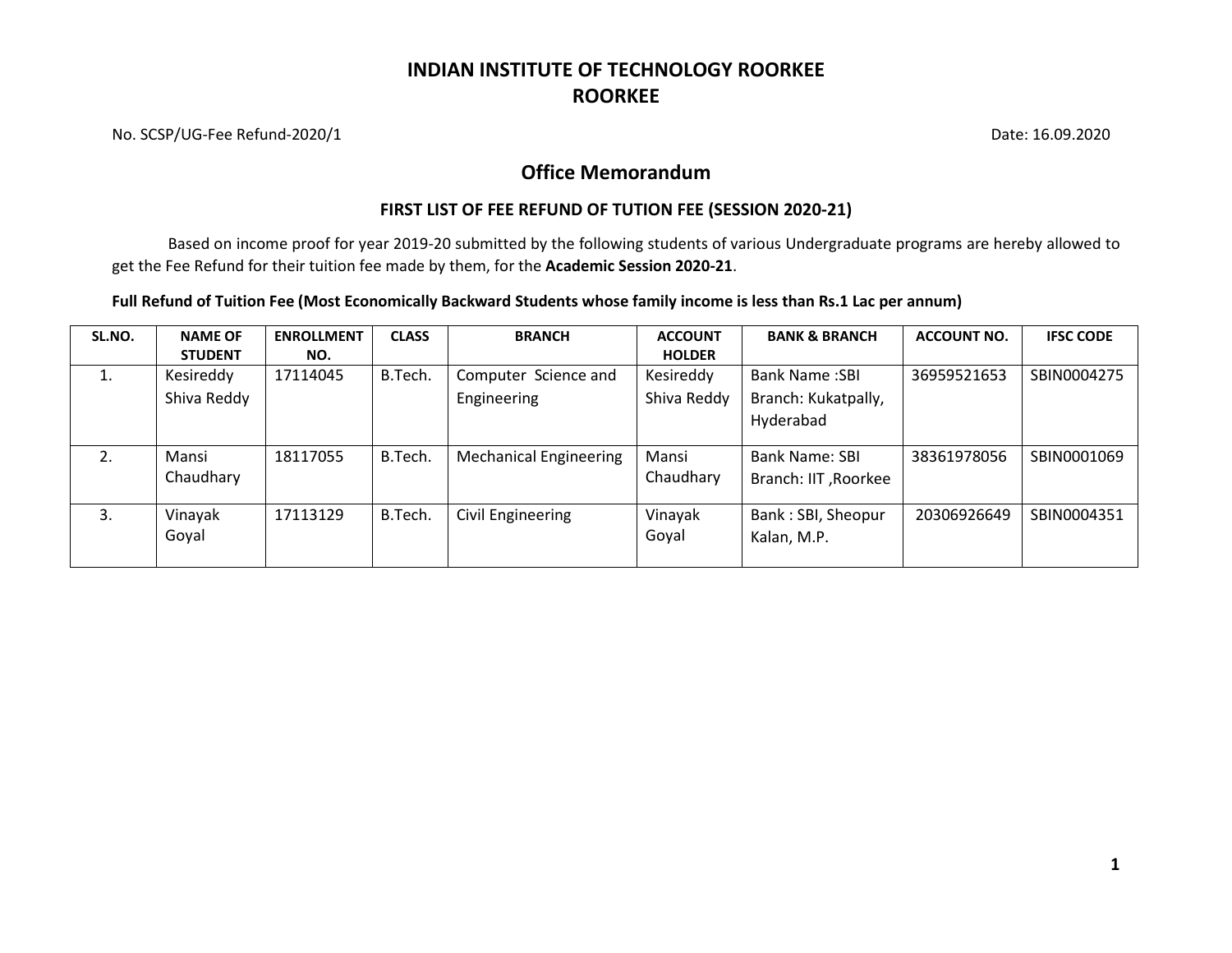### **2/3 Fee Refund of Tuition Fee (Other Economically Backward Students whose family income is more than Rs.1 Lac but less than Rs.5 Lac per annum)**

| SL.NO. | <b>NAME OF</b><br><b>STUDENT</b> | <b>ENROLLMEN</b><br>T NO. | <b>CLASS</b> | <b>BRANCH</b>                                               | <b>ACCOUNT</b><br><b>HOLDER</b> | <b>BANK &amp; BRANCH</b>                          | <b>ACCOUNT NO.</b> | <b>IFSC CODE</b> |
|--------|----------------------------------|---------------------------|--------------|-------------------------------------------------------------|---------------------------------|---------------------------------------------------|--------------------|------------------|
| 1.     | Prakhar Gupta                    | 19118058                  | B.Tech.      | Metallurgical and<br><b>Material Science</b><br>Engineering | Prakhar<br>Gupta                | Bank Name: SBI<br>Branch: Kidwai<br>Nagar, Kanpur | 38520275789        | SBIN0001786      |
| 2.     | Gagan Singh<br>Saini             | 17122010                  | B.Tech.      | Physics                                                     | Gagan Singh<br>Saini            | <b>Bank:SBI</b><br>Branch: IIT Roorkee            | 20369072400        | SBIN0001069      |
| 3.     | N. Manthosh                      | 17116044                  | B.Tech.      | Electronics and<br>Communication<br>Engineering             | Manthosh N                      | Bank:SBI,<br>Branch: Yadavagiri,<br>Mysore        | 37027389173        | SBIN0007968      |
| 4.     | Shyam Tiwari                     | 18113133                  | B.Tech.      | Civil Engineering                                           | Shyam<br>Tiwari                 | Bank:PNB<br>Branch: IIT Roorkee                   | 4044000100182949   | PUNB0404400      |
| 5.     | Rahul<br>Bijarniya               | 16113070                  | B.Tech.      | Civil Engineering                                           | Rahul<br>Bijarniya              | <b>Bank:SBI</b><br>Branch: IIT Roorkee            | 20307946495        | SBIN0001069      |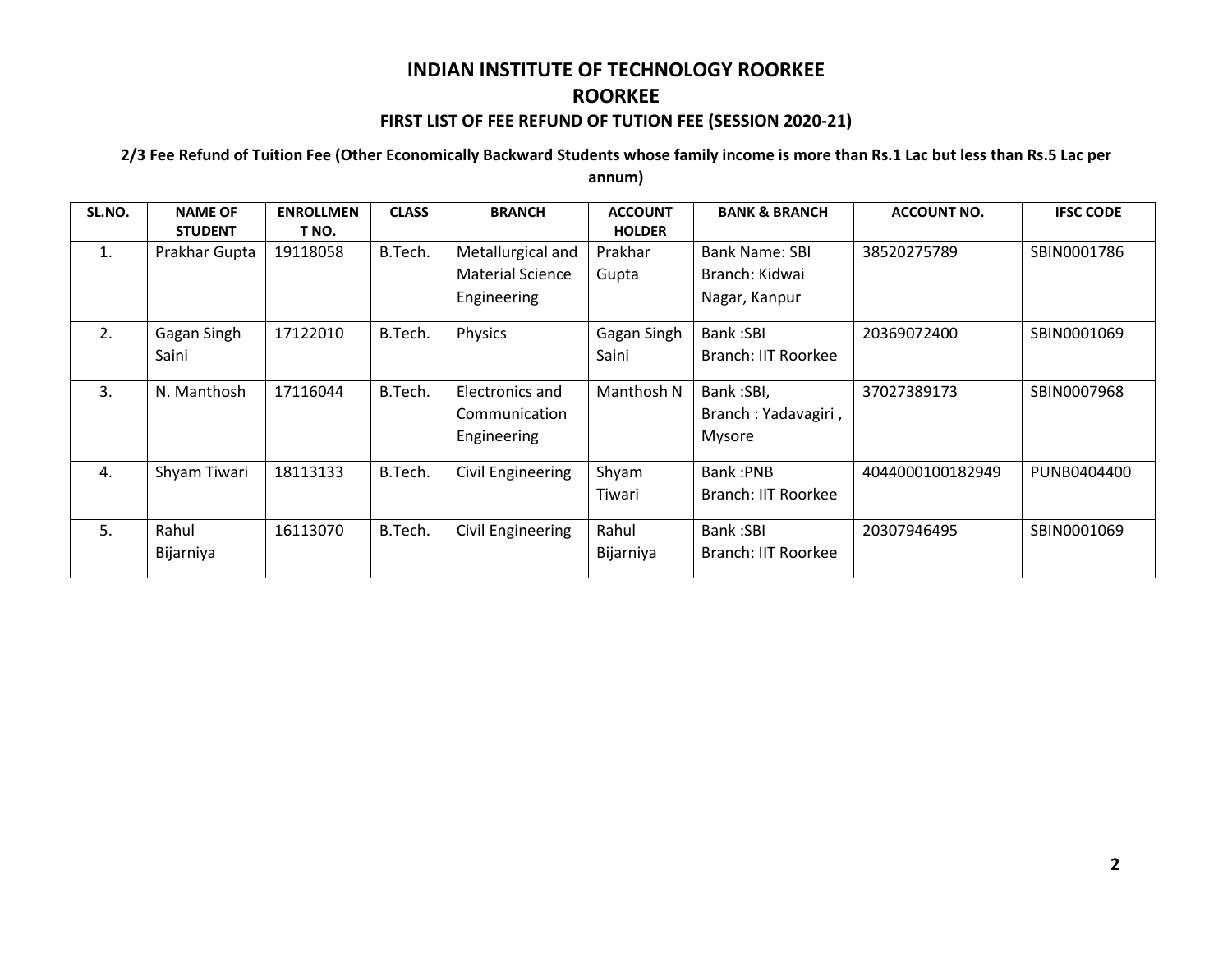#### **2/3 Fee Refund of Tuition Fee (OEB Students whose family income is more than Rs.1 Lac but less than Rs.5 Lac per annum)**

| SL.NO. | <b>NAME OF</b><br><b>STUDENT</b> | <b>ENROLLMENT</b><br>NO. | <b>CLASS</b>    | <b>BRANCH</b>                                      | <b>ACCOUNT</b><br><b>HOLDER</b> | <b>BANK &amp; BRANCH</b>                                     | <b>ACCOUNT NO.</b> | <b>IFSC CODE</b> |
|--------|----------------------------------|--------------------------|-----------------|----------------------------------------------------|---------------------------------|--------------------------------------------------------------|--------------------|------------------|
| 6.     | Rahesh<br>Pramod<br>Hudiya       | 17119021                 | B.Tech.         | <b>Production And</b><br>Industrial<br>Engineering | Rahesh<br>Pramod<br>Hudiya      | Bank: SBI<br>Branch: IIT Roorkee                             | 37979438006        | SBIN0001069      |
| 7.     | Saksham<br><b>Sharma</b>         | 19118071                 | B.Tech.         | Metallurgical And<br>Materials<br>Engineering      | Saksham<br>Sharma               | Bank name: PNB<br>Branch: Pillibhit<br>Bypass Road, Bareilly | 6134000100033069   | PUNB0613400      |
| 8.     | Priyanka                         | 18113100                 | B.Tech.         | Civil Engineering                                  | Priyanka                        | Bank name: PNB<br>Branch: Kotwali Road                       | 0847001500078246   | PUNB0084700      |
| 9.     | Gautam Singh<br>Shekhawat        | 17411012                 | Int.<br>M.Tech. | Earth Science                                      | Gautam<br>Singh<br>Shekhawat    | Bank name: PNB<br>Branch: Kalwar Road<br>Jaipur              | 7829000100034394   | PUNB0782900      |
| 10.    | Khushi                           | 18115051                 | B.Tech.         | Electrical<br>Engineering                          | Khushi                          | Bank name: SBI<br>Branch: Bathinda,<br>Amrik Singh Road      | 36132944512        | SBIN0001540      |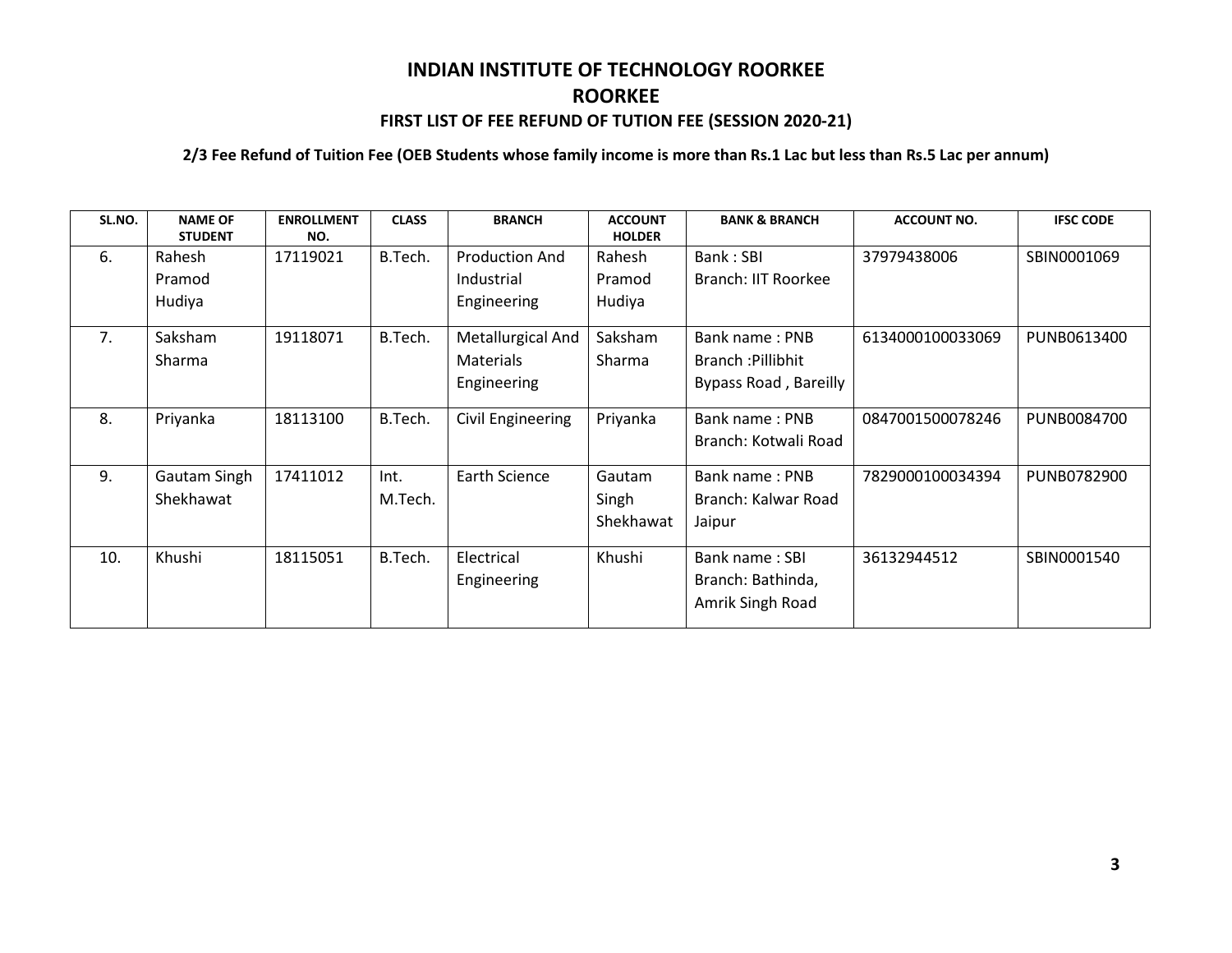#### **2/3 Fee Refund of Tuition Fee (OEB Students whose family income is more than Rs.1 Lac but less than Rs.5 Lac per annum)**

| SL.NO. | <b>NAME OF</b><br><b>STUDENT</b> | <b>ENROLLMENT</b><br>NO. | <b>CLASS</b> | <b>BRANCH</b>     | <b>ACCOUNT</b><br><b>HOLDER</b> | <b>BANK &amp; BRANCH</b>   | <b>ACCOUNT NO.</b> | <b>IFSC CODE</b> |
|--------|----------------------------------|--------------------------|--------------|-------------------|---------------------------------|----------------------------|--------------------|------------------|
| 11.    | Hardik Garg                      | 19113048                 | B.Tech.      | Chemical          | Hardik                          | <b>Bank:SBI</b>            | 38641944788        | SBIN0001069      |
|        |                                  |                          |              | Engineering       | Garg                            | <b>Branch: IIT Roorkee</b> |                    |                  |
| 12.    | Arjun Singh                      | 17310002                 | B.Tech.      | Biotechnology     | Arjun Singh                     | <b>Bank:SBI</b>            | 20369072783        | SBIN0001069      |
|        | Shekhawat                        |                          |              |                   | Shekhawat                       | <b>Branch: IIT Roorkee</b> |                    |                  |
| 13.    | Venkata Sai                      | 19117121                 | B.Tech.      | Mechanical        | Venkata Sai                     | <b>Bank:SBI</b>            | 38590269411        | SBIN0021742      |
|        | Mukesh Thota                     |                          |              | Engineering       | Mukesh                          | <b>Branch: Specialized</b> |                    |                  |
|        |                                  |                          |              |                   | Thota                           | <b>PSB Womens Branch</b>   |                    |                  |
| 14.    | Krishna                          | 17111016                 | B.Tech.      | Biotechnology     | Krishna                         | <b>Bank:SBI</b>            | 20379675644        | SBIN0000088      |
|        | Shankar                          |                          |              |                   | Shankar                         | <b>Branch : Hajipur</b>    |                    |                  |
| 15.    | Shruti Gour                      | 19112077                 | B.Tech.      | Chemical          | Shruti Gour                     | Bank: SBI                  | 38792438371        | SBIN0001069      |
|        |                                  |                          |              | Engineering       |                                 | <b>Branch: IIT Roorkee</b> |                    |                  |
| 16.    | Ved Atul                         | 17114075                 | B.Tech.      | Computer          | Ved Atul                        | <b>Bank: SBI</b>           | 35381980347        | SBIN0060431      |
|        | Tambat                           |                          |              | Science           | Tambat                          | Branch: Nasik, Crown       |                    |                  |
|        |                                  |                          |              | Engineering       |                                 | Complex, Opp. Rajiv        |                    |                  |
|        |                                  |                          |              |                   |                                 | Gandhi Bhawan              |                    |                  |
| 17.    | Om Atul                          | 19117079                 | B.Tech.      | Metallurgical And | Om Atul                         | Bank: SBI                  | 35381996006        | SBIN0060431      |
|        | Tambat                           |                          |              | <b>Materials</b>  | Tambat                          | Branch: Nasik, Crown       |                    |                  |
|        |                                  |                          |              | Engineering       |                                 | Complex, Opp. Rajiv        |                    |                  |
|        |                                  |                          |              |                   |                                 | Gandhi Bhawan              |                    |                  |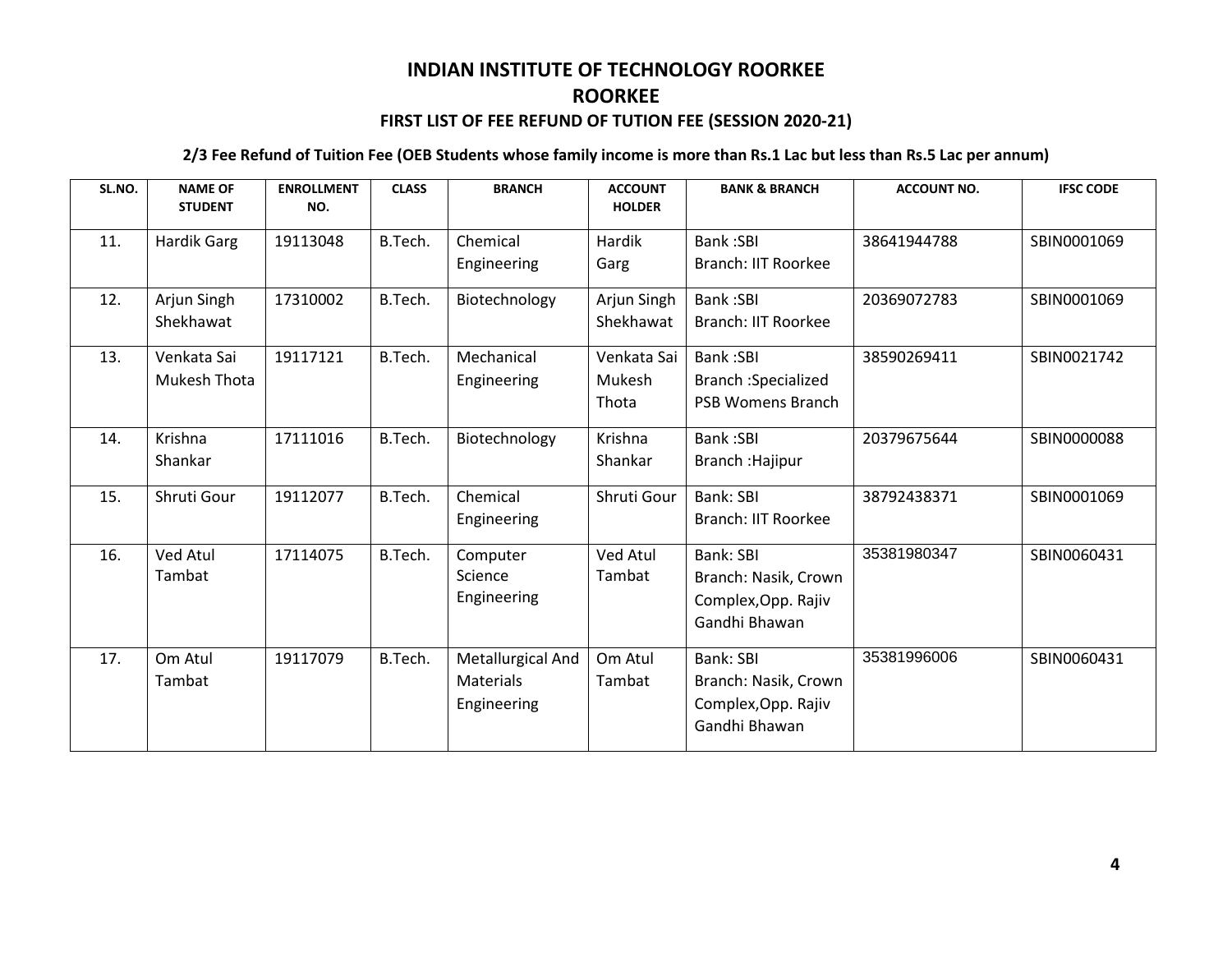#### **2/3 Fee Refund of Tuition Fee (OEB Students whose family income is more than Rs.1 Lac but less than Rs.5 Lac per annum)**

| S.NO. | <b>NAME OF</b><br><b>STUDENT</b> | <b>ENROLLMENT</b><br>NO. | <b>CLASS</b> | <b>BRANCH</b>                          | <b>ACCOUNT</b><br><b>HOLDER</b> | <b>BANK &amp; BRANCH</b>                               | <b>ACCOUNT NO.</b> | <b>IFSC CODE</b> |
|-------|----------------------------------|--------------------------|--------------|----------------------------------------|---------------------------------|--------------------------------------------------------|--------------------|------------------|
| 18.   | Nishant<br>Parmar                | 18114053                 | B.Tech.      | Computer<br>Science and<br>Engineering | Nishant<br>Parmar               | Bank: SBI<br>Branch: P.Y. Road<br>Indore               | 35381980347        | SBIN0030015      |
| 19.   | Priyansh<br>Garg                 | 18115072                 | B.Tech.      | Electrical<br>Engineering              | Priyansh<br>Garg                | Bank: SBI<br>Branch: Industrial<br>Estate, Kota        | 61207010501        | SBIN0031476      |
| 20.   | Ujjwal<br>Gautam                 | 17311019                 | Int. M.Sc.   | Physics                                | Ujjwal<br>Gautam                | Bank: SBI<br><b>Branch : IIT Roorkee</b>               | 20369072502        | SBIN0001069      |
| 21.   | Shubham<br>Bihani                | 17115093                 | B.Tech.      | Electrical<br>Engineering              | Shubham<br>Bihani               | Bank: SBI<br>Branch : IIT Roorkee                      | 35346014308        | SBIN0001069      |
| 22.   | Shubham<br>Goyal                 | 18113130                 | B.Tech.      | Civil Engineering                      | Shubham<br>Goyal                | Bank: UBI<br>Branch: Dhandera                          | 673802010004912    | UBIN0567388      |
| 23.   | Akash<br>Kumar<br>Yadav          | 17115008                 | B.Tech.      | Electrical<br>Engineering              | Akash<br>Kumar<br>Yadav         | Bank: PNB<br><b>Branch : Medical</b><br>Road Gorakhpur | 4894000100137320   | PUNB0489400      |